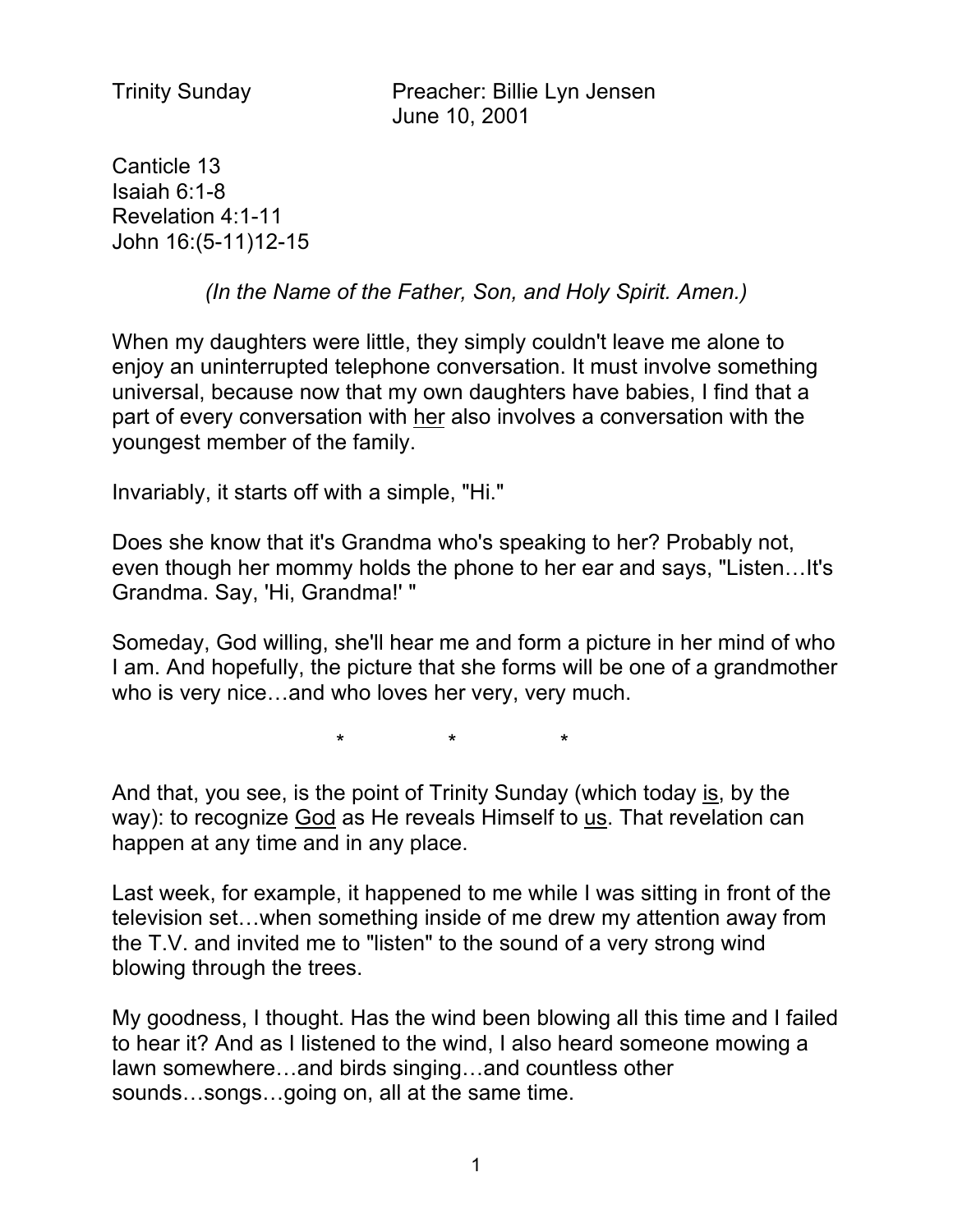Those sounds must have been around when I was little--when I was a small baby lying in my crib--but then they had no individuality, like my voice on the phone to my young granddaughter. I'd not yet learned to distinguish the individuality of each sound; so, to me, they were all "one"…like One God.

Trinity Sunday is a day devoted to the individuality of God…the 3-ness of His Being, as it were. And since I volunteered to give this sermon LAST Trinity Sunday, I've had a whole year to think about the subject and jot down ideas. Consequently, just before the television incident, I had announced to my husband that I could talk for ten years on the subject!

He, being a practical man, suggested that a good sermon should only last for about 10 minutes. So…you've gotten a reprieve…But for most of the year, my ideas have centered around the concept of seeing the Trinity in the world around us: to take what was "One" and isolate and recognize its individual parts, much as I had isolated the sounds of the wind and the lawn mower and the bird.

\* \* \*

I knew that any creation bears the imprint of its creator…be it a child, a painting, or a universe. (After all, any art expert can tell a Van Gogh from a Matisse…by its color, its brush strokes, and the quality of its style.) So, why not look at the imprint of our God on this creation? This canvas? An easy enough job, by the way. The Trinity is everywhere! Maybe because God wants there to be something for everyone. (You'll be happy to hear that I won't be talking about all of them, by the way. I've limited myself to only seven.)

- (1) For example, we live in a 3-dimensional space; it has depth, breadth, and height…3 directions, 1 space.
- (2) Why, time itself is a 3-in-1 proposition: It has a past, present, and future.

And, if you look around, you'll realize that

(3) Within this universe, all objects have at least 3 states: a solid, liquid, and a gas.

I've often thought that the hardness of a solid can be likened to the seemingly unbending/unchanging **God of the Old Testament**,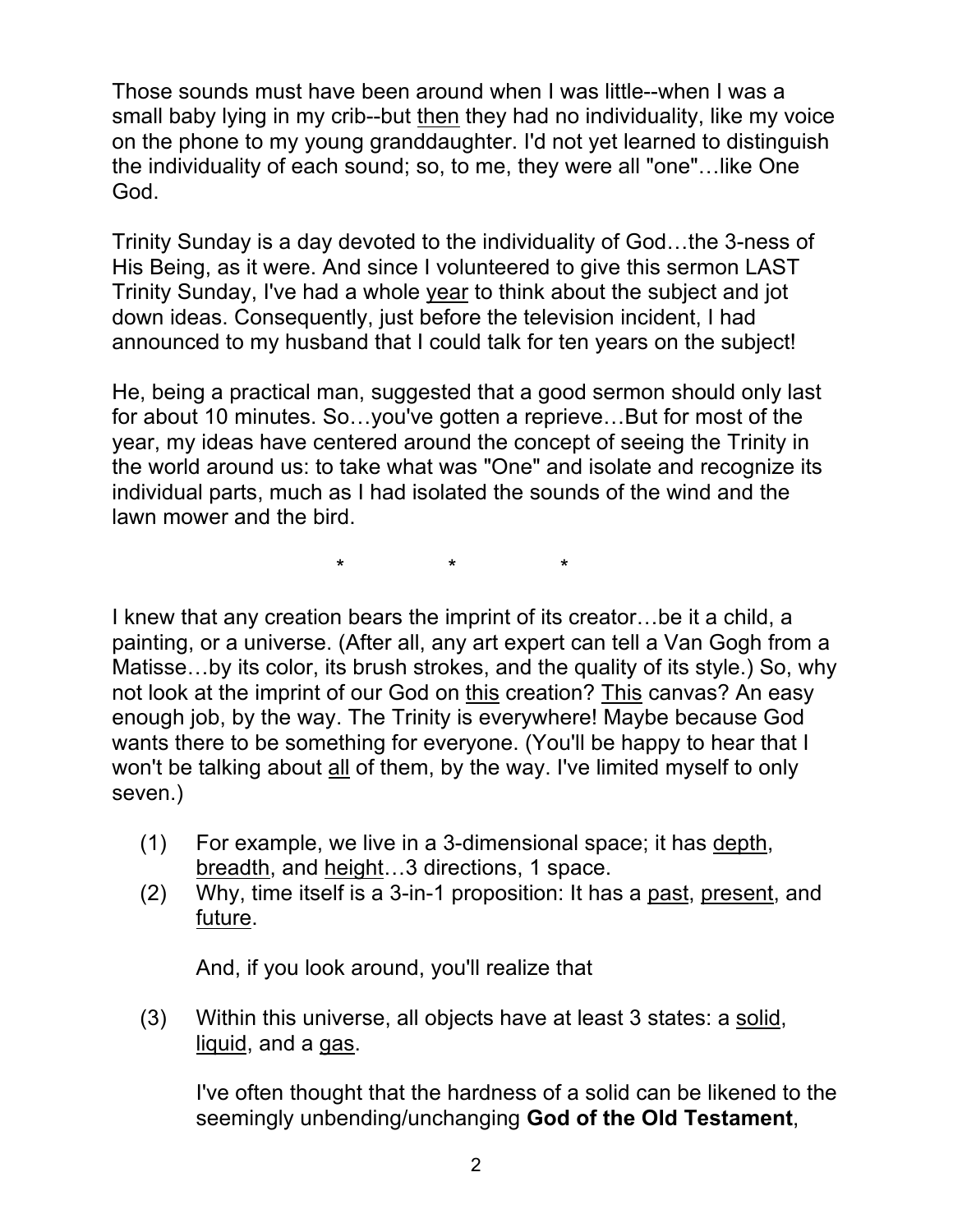while liquids remind me of His Son, **Jesus,** who give the water of Life. And gas, like the air in which we live and move, breathe and have our being is akin to the **Holy Spirit**. After all, it was the misty cloud…the smoke…found in the Old Temple of Jerusalem that indicated God's presence.

(4) Believe it or not, the Trinity can also be seen in television sets, especially by those who build them…

If you check the dots on the screen, you'll find that all the colors that we see are composed from 3 primary colors of light: red, green, and blue, like today's reading in the book of Revelation.

(5) This visible spectrum is really composed of something called "wave lengths" and is a part of what is known as the electromagnetic spectrum, which (by the way) also has 3 parts.

There are the high energy waves, such as x-rays...you know…those things that can see inside of you (like **God the Father**, who can see into your heart); the mid level range, which consists of the visible light (obviously **Jesus**-like); and the low energy waves that give off heat and produce the communication bands (like the **Holy Spirit** who came like a flame and gave everyone an understanding of what was being said on Pentecost).

(6) And…did you know that the very shape of everything that we see is composed of 3 parts? Why, even the pews on which you're sitting…

Everything has an inside, an outside, and a boundary that defines where one stops and the other begins. This concept is so universal, that it is a fundamental law of mathematics: The Law of Trichotomy.

But the brush strokes of The Master can be seen even closer to home.

(6) All we need to do is look at something which was made in His image: each one of us. Because…the Lord our God is One!

There's a part of each of us that can't be seen or heard by another human being: our thoughts and daydreams, the stuff that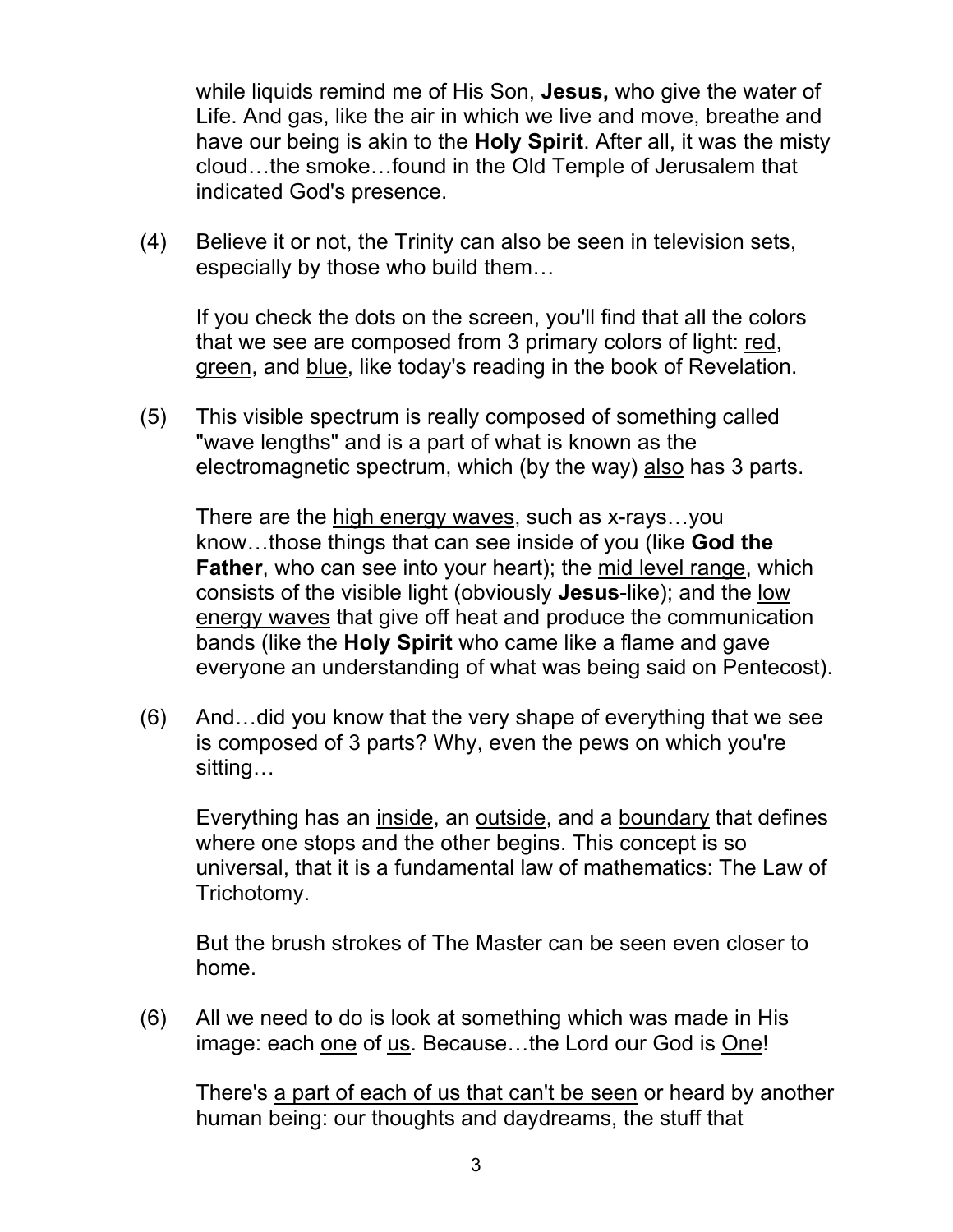transcends time, itself. For me, this inner being is much the same now as it was when I was a child. It's a part of me that never seems to grow old…and never seems to change, like **God the Father**.

You can't perceive this inner being…unless I somehow communicate it to you. Perhaps I "speak" about who I really am through my actions, my deeds, my day-to-day living. These "words" are my own creation…like a child born into the world, but having only one parent…created from who I am. It is the "word become flesh"…or…the word that allows you to see and understand what was previously unseen; and as such, can be likened to **God the Son**.

But, before you can really "see" ME"…before you can know the TRUTH about who I AM, there must be a connection between the 2 of us…And a "connection" implies something we have in common. In its most mechanical form, it might be my breath, which carries the sound waves of my voice to your ears. In fact, in both the Old and New Testaments, the world for breath is "spirit." So, the breath that carries God's Truth can be likened to the **Holy Spirit**.

In other words, each of us is created in the image of a triune God.

An unseen essence inside of us (God the Father) Made visible by the words of truth (God the Son) And carried from one individual to another on the very breath of our being (God the Holy Spirit).

But…even with this example…and all the other examples in the world…we are still not able to comprehend the fullness of God.

Why?

Because He is not just the Trinity, as seen in the universe…any more than an artist is just the brush strokes we see on his or her canvas. God's reflection in this world can't hold a candle to the real thing…any more than a drawing of a tree can compare to the 50-foot Maple that shades my back yard. He's more that what appears to be the sum of His parts. We only see the Trinity when we're looking from the "outside"…at the boundary of our God. Whatever else He is, it's a sure bet that it's what's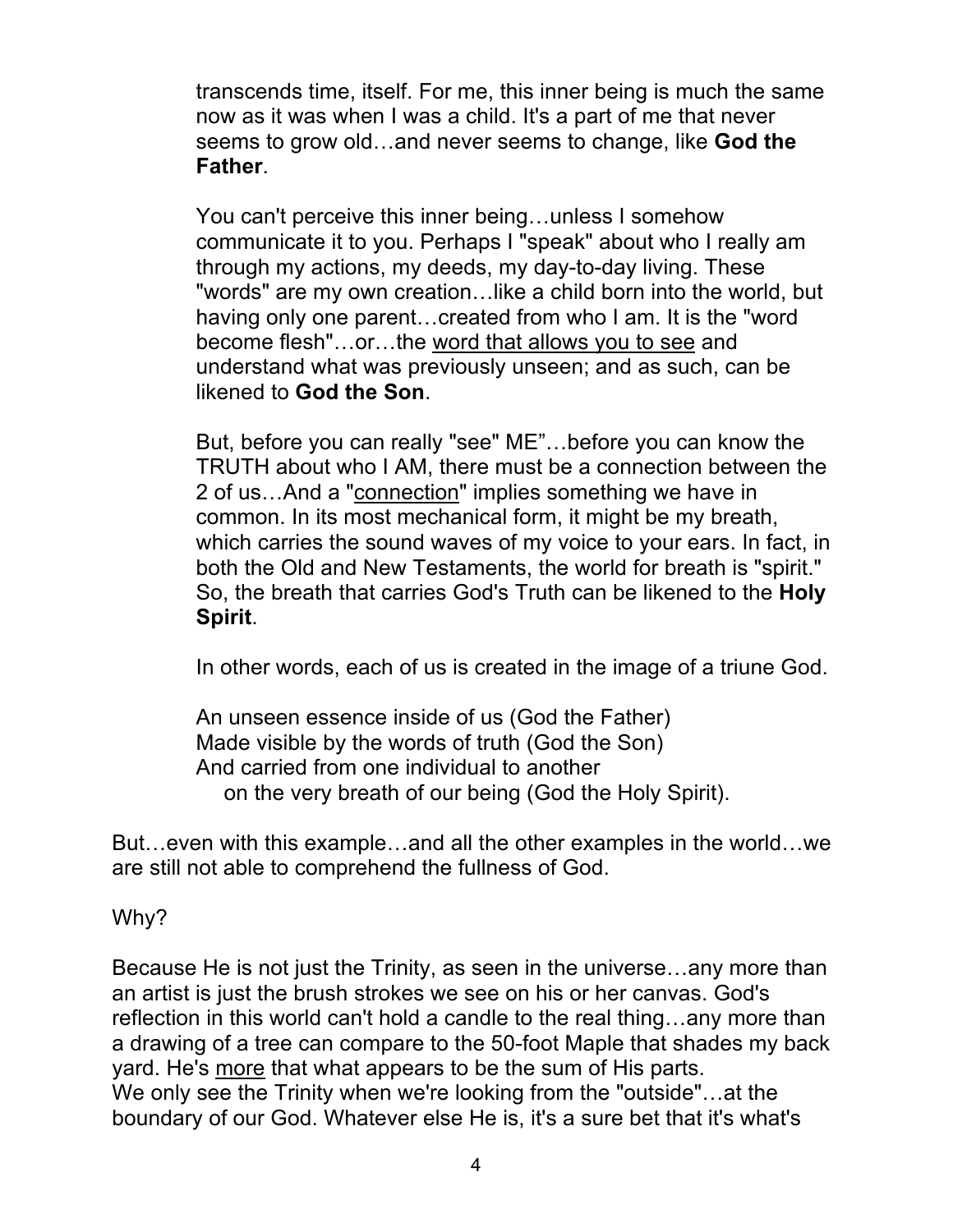inside that counts. And when looking form the inside, the Lord our God is One. One in the Trinity, yes…But also One in Love, Peace, Truth, Consoler---How many adjectives can we name?--Righteous Judge, Creator, Father…

\* \* \*

He's all of these things…and more…all at once…like the one sound that was composed of so many things…and a single word that can hold so many meanings. Why…even last week's single experience in front of the television set held more than one lesson in it. (That's the way it is with God!)

Yes, I was made to stop, as the still small voice inside of me said, "Listen"…but I was also reminded of a time, 21 years ago…yesterday, to be exact, when my youngest daughter (then a 4-year old child) and I were alone in a field picking strawberries.

*"Listen," I'd said. "Listen to the wind."*

*And she stopped and listened, too. "Look at the trees…far away over that hill. Can you see them move?" And she nodded.*

*The far off leaves rustled…first faintly, then louder and louder, as the chorus was joined by grass and bushes.*

*We watched the stillness of a few minutes before…change into a movement that moved the trees in the distance and swept past us…covering a larger and larger area.*

*"The wind is like God, you know," I said as I knelt motionless at my work.*

*"You can't see the wind, but you can see the things that it touches…because they move. And sometimes it makes the things that it touches 'speak'…like the leaves on those trees.*

*"Listen…" [I'd said]. "What do you think they're saying?"*